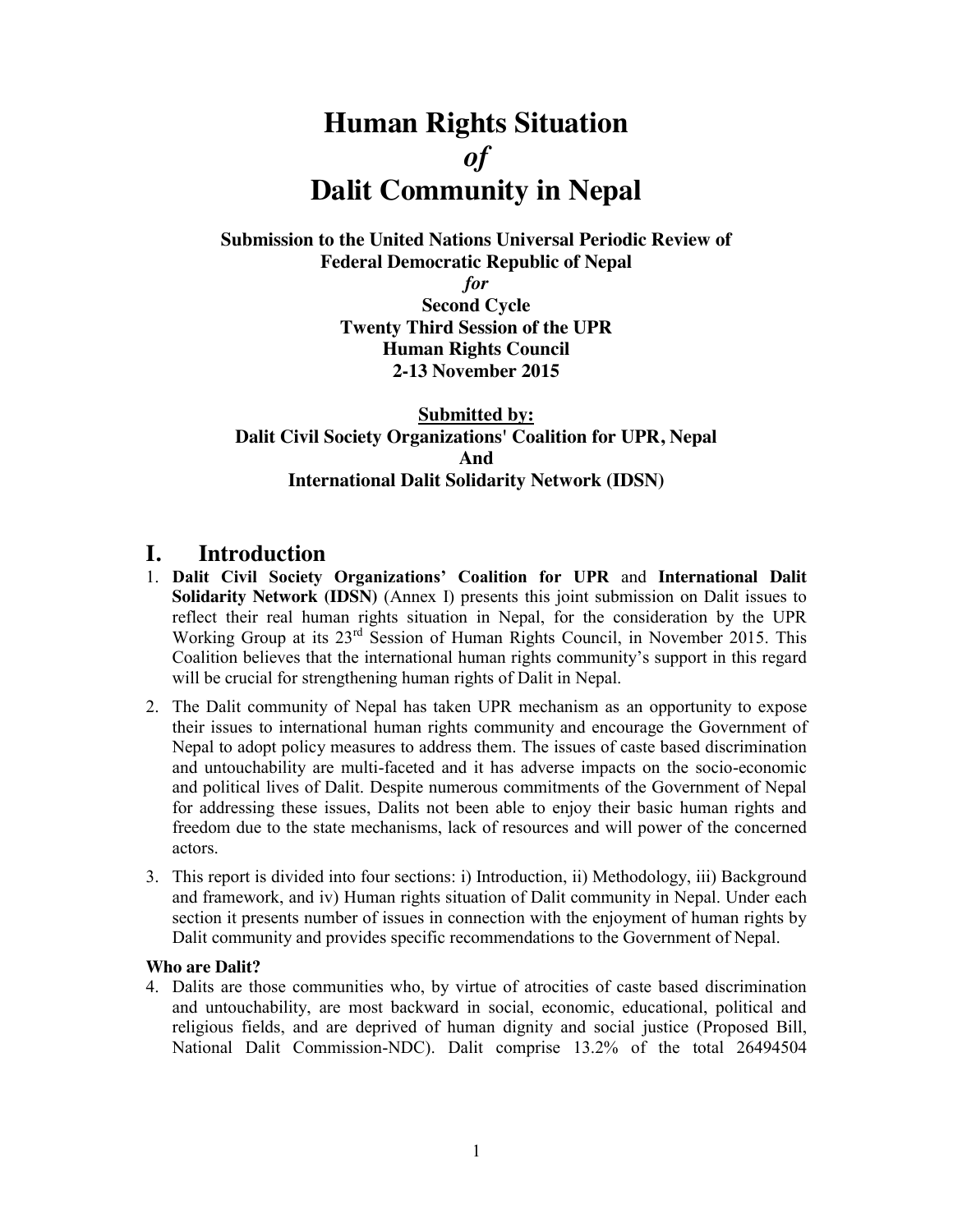population of Nepal (Central Bureau of Statistics-CBS, 2011). There are 26 castes under Dalit including 7 Hill Dalit castes and 19 Tarai/Madhesi Dalit castes (NDC, 2014)<sup>1</sup>.

## **II. Methodology**

- 5. This joint submission has been prepared by the Dalit Civil Society Organisations' Coalition for UPR under the coordination of *Nepal National Dalit Social Welfare Organisation (NNDSWO)* comprising of 71 organisations (see Annex 1) with the technical support of the *International Dalit Solidarity Network (IDSN)*. This document is an outcome of a series of consultative meetings and workshops held at local, regional and national levels. These consultations were organised in three phases: *firstly*, district level interactions were held in 8 strategic districts<sup>2</sup> during October-December, 2014. *Secondly*, regional level consultation workshops were held with the participation of a range of organisations and individuals working for Dalit rights including marginalised ones within the Dalit community in Pokhara, Nepalgunj and Itahari<sup>3</sup> in March 2015. Similarly two thematic workshops followed by national consultation workshop were held in Kathmandu in March 2015.
- 6. This submission prepared by following the guidelines adopted by Human Rights Council is based on the primary information collected during consultations and review of different research findings on human rights issues of Dalits. The findings of these consultations have been shared among wider stakeholders including the national human rights institutions and government at a national workshop in Kathmandu.

## **III. Background and Framework**

## **Scope of International Obligations**

7. Nepal is a party to 24 human rights related instruments including the International Convention on the Elimination of all forms of Racial Discrimination (ICERD). Nepal Treaty Act, 1990 states that the provision of a treaty to which Nepal is a party shall prevail for the purpose of the Treaty if there is any inconsistency with Nepalese Laws and be enforceable as good as Nepalese law.<sup>4</sup> However, Nepal has not submitted a CERD Report since 2004 which is negligence of the Government in promoting Dalit rights. The Government has not effectively implemented various recommendations and concluding observations received from treaty bodies on its state reports in terms of advancing Dalit rights<sup>5</sup>.

<sup>&</sup>lt;sup>1</sup> List of Hill Dalit: Gandharva (Gaine), Pariyar (Damai, Dargee, Suchikar, Nagarchee, Dholee, Hudke), Badi, Bishwokarma (Kami, Lohar, Sunar, Od, Chunanra, Parki, Tamata), Mijar (Sarki, Charmakar, Bhool), Pode (Deula, Pujari, Jalari) and Chyame (Kuchikar, Chyamkhal); List of Tarai Dalit: Kalar, Kakaihiya, Kori, Khatik, Khatwe (Mandal, Khang) Chamar (Ram, Mochi, Harijan, Ravidas), Chidimar, Dom (Marik), Tatma (Tanti, Das), Dushadh (Paswan, Hajara), Dhobi (Rajak, Hindu), Pasi, Bantar, Musahar, Mestar (Halkhor), Sarbhang (Sarbariya), Natuwa, Dhandi and Dharikar/Dhankar

<sup>&</sup>lt;sup>2</sup> Baglung, Bajura, Dailekh, Darchula, Dhanusa, Kalikot, Kanchanpur and Morang,

<sup>&</sup>lt;sup>3</sup> In Pokhara [Central and Western Region], Nepalgunj [Mid and Far West] and Itahari [Eastern and Central] in March 2015.

<sup>4</sup> Nepal Treaty Act, 2047 (1990) Clause 9 (1)

<sup>&</sup>lt;sup>5</sup> Please find a link to a compilation of all recommendations made by international human rights mechanisms on caste-based discrimination: http://idsn.org/caste-discrimination-and-human-rights/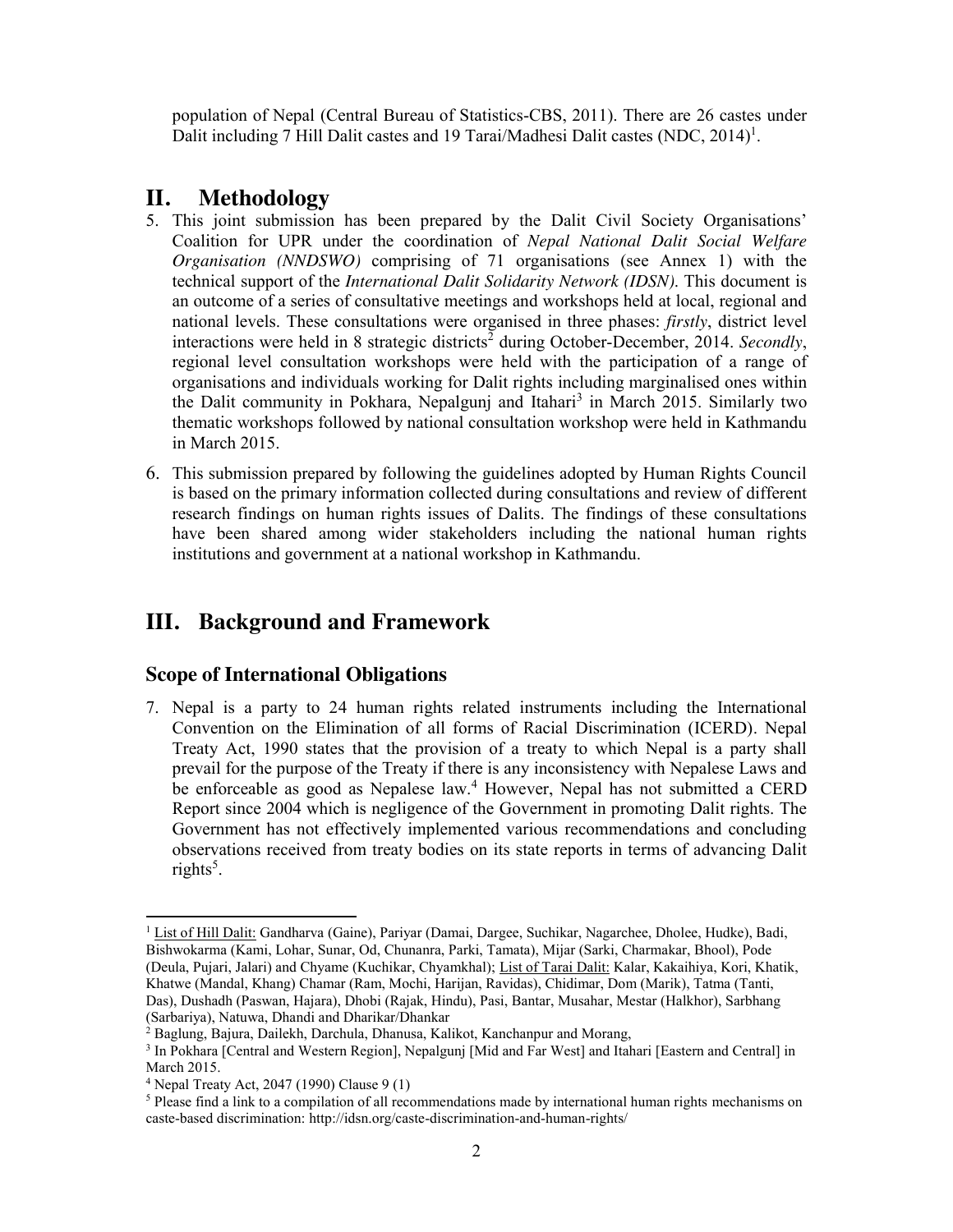Therefore, **we recommend to the Government of Nepal to:**

- Uphold its international human rights obligations, submit the reports to Treaty Bodies including CERD after wider consultation with stakeholders in a timely manner;
- Implement the recommendations made by Treaty Bodies, specifically, the recommendations made since Nepal's first UPR; CCPR and CESCR 2014 and CRC OP 2012 and CEDAW 2011.
- Develop a National Plan of Action with adequate resource allocation to eliminate caste based discrimination and untouchability and empower the Dalit community.

## **Constitutional and Legal Framework**

#### **Constitution Making Process**

8. The Interim Constitution 2007 has ensured the Right against Untouchability and Racial Discrimination (Article 14) as fundamental rights. Currently, Nepal is in a political transition, striving to write a new constitution through the second Constituent Assembly (CA) while the first CA demised without delivering the constitution in the given tenure. The drafting of a new constitution has remained entangled.

#### Therefore, **we recommend to the Government of Nepal to:**

**Ensure that the constitution is promulgated by this second CA and enshrines the rights** of the Dalit community.

#### **Existing Laws**

9. The Caste Based Discrimination and Untouchability (Offence and Punishment) Act, 2011 is the main law that has criminalized the act of caste based discrimination and untouchability in any form anywhere. However, the implementation is very weak. Still there are number of laws that contain discriminatory provisions against Dalit.

#### Therefore, **we recommend to the Government of Nepal to:**

 Strengthen its measures to effectively implement the Caste-based Discrimination and Untouchability (Offence and Punishment) Act and to eliminate all forms of discrimination against the Dalit community, as recommended by the Human Rights Committee (CCPR) in 2014. In particular, by sensitizing law enforcement officials, investigating and prosecuting those responsible for discrimination against Dalits and conducting awareness-raising campaigns on the rights of Dalits, as recommended by the Committee on Economic, Social and Cultural Rights (CESCR) in 2014.

#### **Institutional and Human Rights Infrastructure**

10. There is the National Human Rights Commission (NHRC), National Women Commission (NWC), National Dalit Commission (NDC) and the National Muslim Commission (NMC). The NDC has still to receive a statutory mandate despite the recommendation by first UPR to make it a statutory body and resourceful. However, still it lacks essential capacity, resources and independent status to effectively fulfil its mandate of monitoring the cases of caste-based discrimination and untouchability across the country and providing policy recommendations to the government. It is highly appreciated that there is a statutory provision to include at least one Dalit woman in the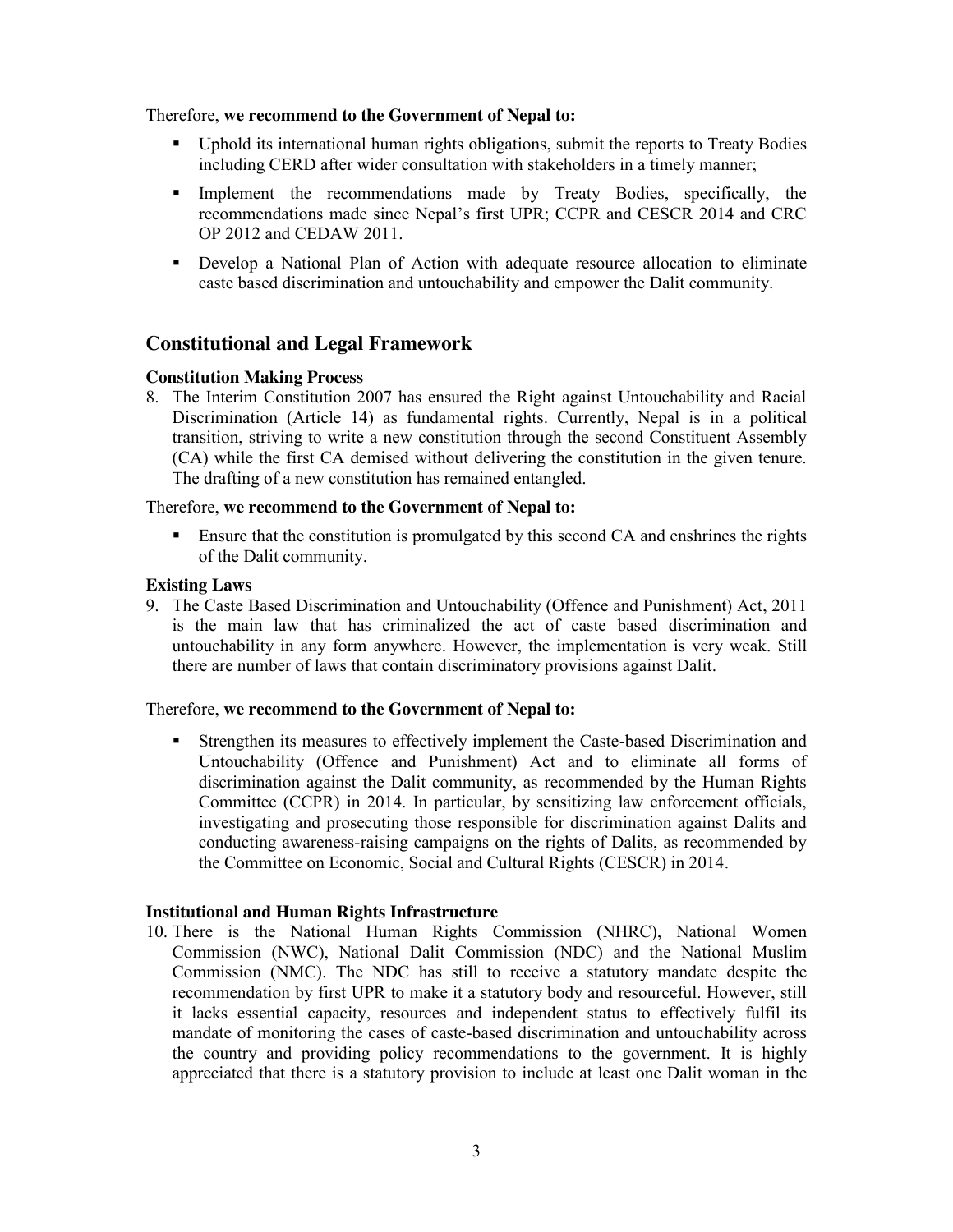NWC<sup>6</sup>. Other than this, the NHRC has lacked any Dalit representation since its establishment. The government has not equally implemented the recommendations of these national human rights institutions.

### Therefore, **we recommend to the Government of Nepal:**

- Immediately take steps to pass the bill of the National Dalit Commission which is pending in parliament and ensure that the NDC will be a constitutional body with the promulgation of new constitution;
- Equip the NDC with adequate resources and capacity, as recommended by the CCPR and CESCR in 2014;
- **Ensure the inclusion and representation of Dalits in the NHRC;**
- Implement the recommendations made by the NHRIs with due respect and priority.

## **IV. Human Rights Situation of Dalit Community in Nepal**

## **1. Right to Equality and Non-Discrimination** *(Caste Based Discrimination and Untouchability)* **and Access to Justice**

- 11. The first UPR provided a number of recommendations, "that cases of caste-based discrimination be reported, investigated, perpetrators prosecuted and victims of such violence are compensated". The 'Caste Based Discrimination and Untouchability (Offence and Punishment) Act 2011' is much appreciated and attributed as the result of the first UPR cycle of Nepal which has criminalised any act of caste-based discrimination and untouchability. Beside this, no significant progress has been observed with regards to the implementation of the UPR recommendations particularly addressing the issues of caste based discrimination and untouchability.
- 12. The Interim Constitution ensures Right to Freedom (Article 12), Right to Equality (Article 13), Right against Untouchability and Racial Discrimination (Article 14). Any discriminatory treatment on the grounds of caste, ethnicity, sex, colour, race, political opinion, etc. is outlawed and the victim of any such discrimination is entitled to compensation. However, in practice Dalits are facing entrenched discrimination based on caste in every sphere of their life *(Annex II)*.
- 13. After the enactment of the Caste Based Discrimination and Untouchability (Offence and Punishment) Act, 2011 altogether 4 people from the Dalit community have been killed<sup>7</sup> due to caste-based atrocities. The Police deny, in many cases, filing FIR's on cases of caste-based discrimination and untouchability. Rather, they compel to make agreement between victims and perpetrators which further victimises Dalits and discourage them to seek justice. Impunity, converting case *(the case of caste based discrimination is converted into other cases)*, and creating counter case are widely observed while dealing the cases of caste based discrimination *(Annex II)*.

l <sup>6</sup> Section 5.2, National Women Commission Act 2006

 $^7$  (i) Sete Damai, Dailekh district Toli VDC ward no. 2 died [2011 August] by the attack of non-Dalit while his son got married with non-Dalit girl; (ii) Man Bire Sunar, Kalikot district, Jubitha VDC ward 4, died [2011 December] by the attack of non-Dalit in the accusation of touching of hearth; (iii) Shiva Shankar Das, Saptari district Pansera VDC was killed [2012 June] by feeding poison while he got married with non-Dalit girl; (iv) Ram Bahadur Sharki, Bardia district, Bakalbhar, died by the attack of non-Dalit in the accusation of touching a glass.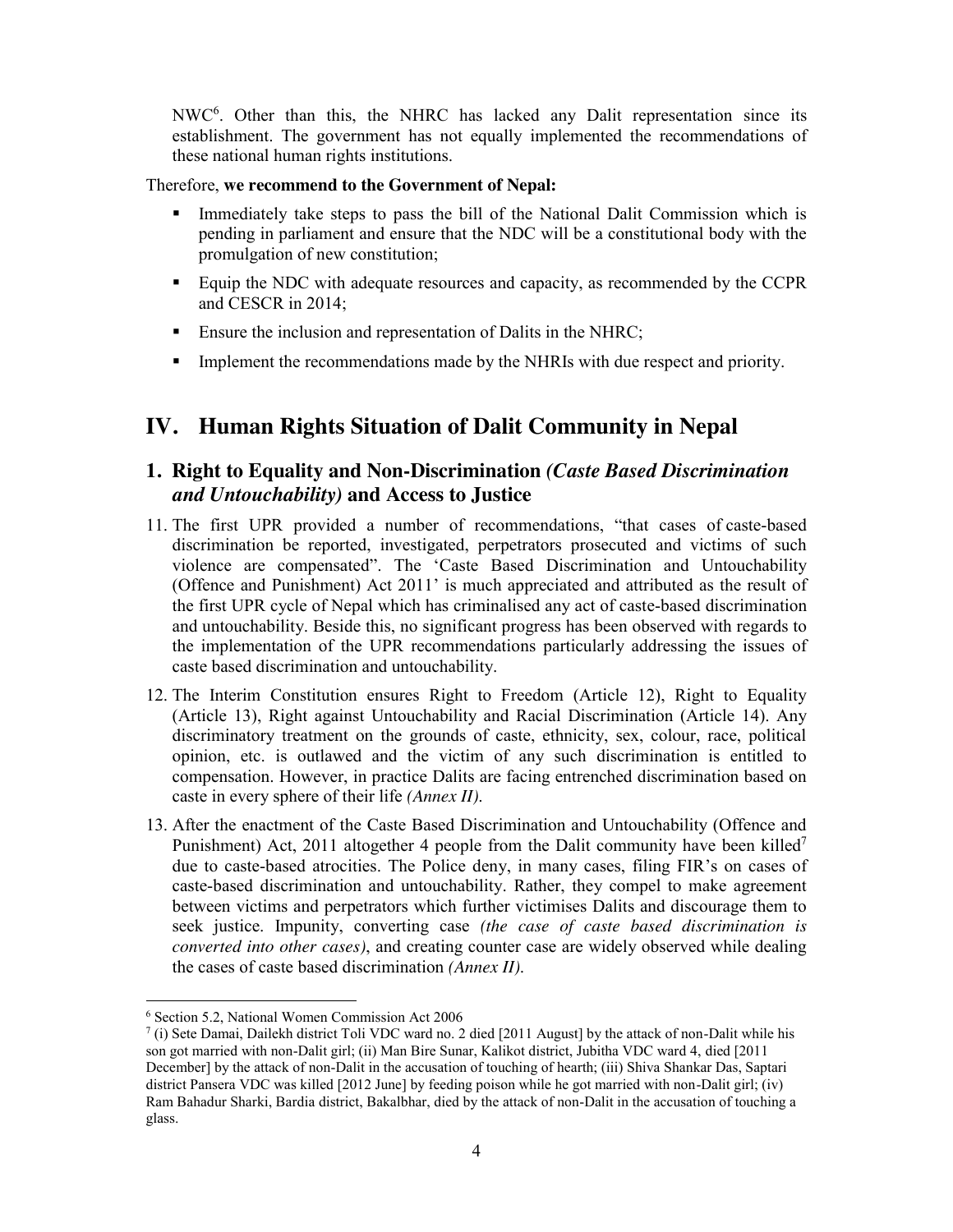- 14. The Government of Nepal has taken initiatives to provide incentives for inter-caste<sup>8</sup> marriage since 2009 by recognising it as a good tool to promote assimilation and reduce caste-based discrimination in society. However, the government has not been providing such incentives in a decentralised and accessible manner. In many cases, the couple who gets married regardless of caste are physically attacked and socially boycotted and face inhuman treatment in the society<sup>9</sup>. The couple and the family of an inter-caste marriage are socially boycotted and displaced, murdered *(See Sete Damai, Shiva Shankar Das)* and imposed fines by the community<sup>10</sup>. Dalit also face discrimination in terms of religious and ritual practices, particularly inter-caste married couples or their family.
- 15. The Government of Nepal has developed its fourth Human Rights National Action Plan for five years. It has addressed the issues of Dalits under Inclusive Development. The Ministry of Federal Affairs and Local Development (MoFALD) has been designated as the lead agency to implement the Plan. Likewise, NDC has been presented as one of the key responsible agencies. The executive body of the NDC often remains vacant for long periods of time and lacks essential capacity and resources for implementing the Plan. The local bodies and line agencies of the government are unaware and hesitant to talk about the contents and implementation of the  $Plan<sup>11</sup>$ .
- 16. It is appreciated that 'Caste Based Discrimination and Untouchability Elimination and Dalit Rights Promotion Mechanisms' have been formed under the Office of the Prime Minister. However, it is almost non-functional.
- 17. It is appreciated that the Government of Nepal has criminalized caste-based discrimination and untouchability through legislation. However, though there are some 'substantive errors'. Rampant impunity and poor implementation of the Act has remained a challenge to access to justice for Dalits. The 'caste attitude' of law enforcement authorities and institutions, *inter alia*, and political influence have fuelled impunity *(Annex II)*. In doing so, cases of caste-based discrimination and untouchability have been converted into other cases of libel and slander, battering and public offence by the police and the court.
- 18. The government declared Nepal an untouchability free nation in 2006 but in practice caste-based discrimination and untouchability practices are rampant and increasing all over the country. Barriers for Dalits in accessing justice include pressure on victims [Dalits] for forceful negotiation in the name of social harmony, security threats to victims and witnesses, undue political influence, difficulty in collecting tangible evidence, not supportive attitude/behaviour of the non-Dalit community, a lack of Dalit representation in law enforcement agencies, and economic dependency of Dalits.

<sup>8</sup> Inter-Caste Marriage: A marriage between different caste groups of different social hierarchy is inter-caste marriage. The marriage between the caste group belonging to upper caste and lower caste (untouchable or Dalit) is still unacceptable in Nepali society but legally it is not a problem for legally eligible age group of male and female.

<sup>&</sup>lt;sup>9</sup> Out of 107 cases related to casted based discrimination and untouchability monitored during 2014: Physical assault due to caste prejudice 23, Verbal abuses and untouchability 57, Social boycott and forced for displacement 5, Denial of and atrocities against inter-caste marriage 15, Negation/restriction in accessing natural resources (water and forest) 3, Labour exploitation or forced labour 1, Seizing of land and property 2, and Prejudices in government offices while providing serve to Dalit 1

<sup>&</sup>lt;sup>10</sup> Jit Bahadur Sunar, Gorkha district, Lapu VDC ward no. 8 was fined by the community [relatives of the bride] on the case of inter-caste marriage.

<sup>&</sup>lt;sup>11</sup> District interaction on UPR and Human Rights of Dalit organized by NNDSWO in Morang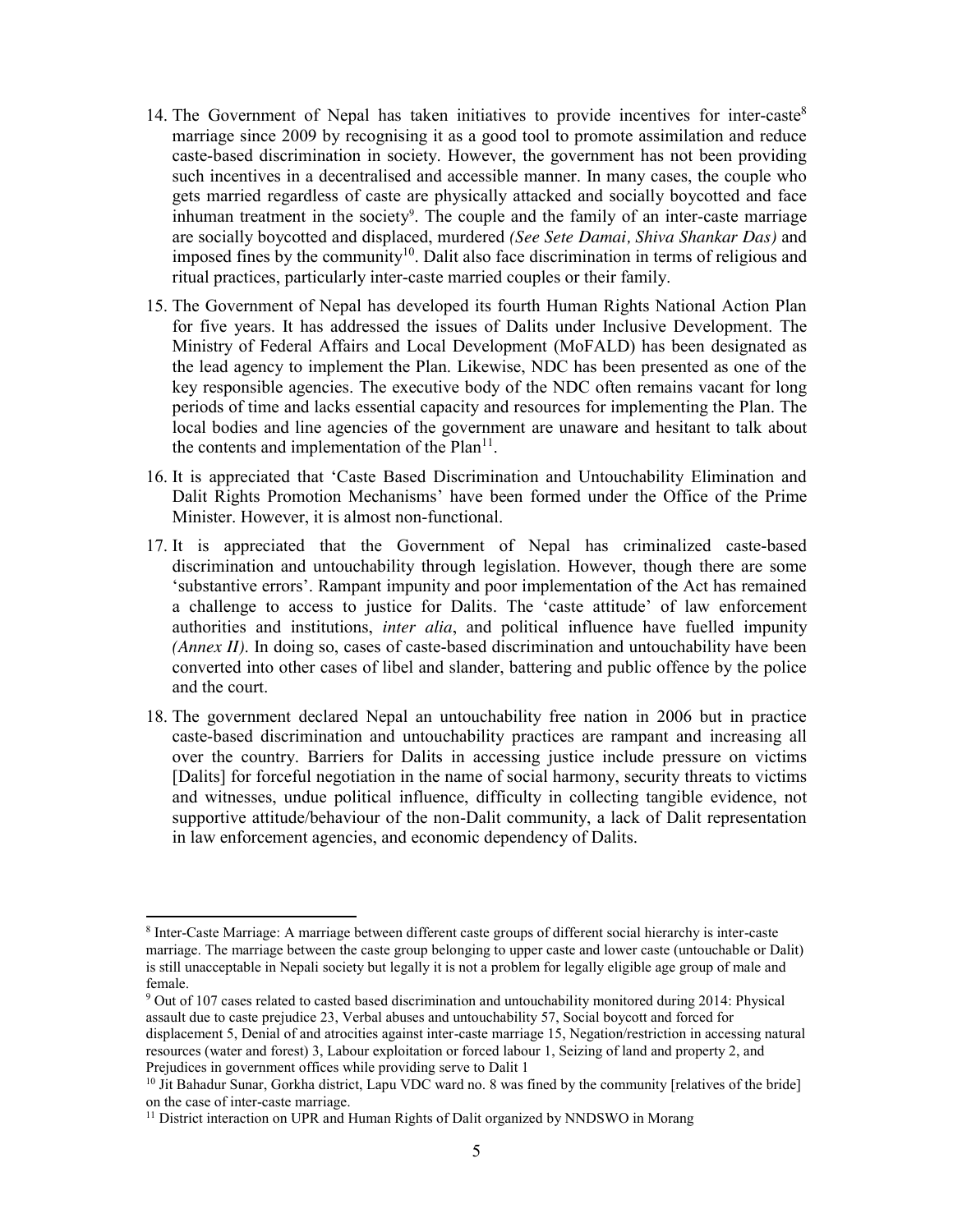- 19. Dalits are discriminated at work including at government offices<sup>12</sup>. Human Rights Defenders who raise caste-based discrimination and untouchability issues including the victims and witnesses face threats and security challenges.
- 20. Despite the Government's decision, people from the Dalit community who attempt to acquire citizenship using their surname [different than the caste name] including children of Badi women and inter-caste married couples are harassed and discouraged by the authorities.

### Therefore**, we recommend to the Government of Nepal to:**

- Adopt the principles of equality and non-discrimination as the key guiding principles and fundamental rights of the new constitution. The preamble of the new constitution must acknowledge past historical injustices based on caste against Dalits.
- Regularise employment incentives and ensure physical security for inter-caste married couples and their family. Also, provide incentives to those families who accept Dalit brides and / or bridegrooms;
- Process all cases of caste based discrimination and untouchability according to the Principle of Zero tolerance in the justice delivery system and punish law enforcement agencies (Police, government attorney and judge) who deny following the due process of laws.
- Train all law enforcement agencies and authorities on the Caste Based Discrimination and Untouchability (Offence and Punishment) Act 2011 and ensure effective implementation of existing laws;
- Amend the existing Evidence Act, 1974, specifically stating that the burden of proof is to be borne by the defendant on the cases related to caste discrimination and untouchability in order to address the widespread use of proverbs and derogatory terms towards Dalit that takes away their dignity.
- Amend the Caste Based Discrimination and Untouchability (Offence and Punishment) Act, 2011 by increasing imprisonment and monetary fines as well as compensation to the victim. Similarly, the provision of fines and imprisonment should be made mandatory. For that existing provision, "Or" needs to be replaced by "And".
- Conduct awareness/sensitization programmes and campaigns against caste-based discrimination and incorporate caste-based discrimination and untouchability in all training curricula of the government.
- Establish protection mechanisms of human rights defenders and enhance their capacity to effectively work for the protection and promotion of human rights of all including Dalits.
- Effectively functionalize the Caste Based Discrimination and Untouchability Elimination and Dalit Rights Promotion Mechanisms formed under the Office of the Prime Minister and expand it to all districts. Also, capacitate with resource, the Neglected, Suppressed and Dalit Upliftment Development Committee and Badi Development Board.

 $\overline{a}$  $12$  Bina B.K. of Patan Municipality-11, for instance, who passed Teachers' Service Commission exam but couldn't get rented room in the village of non-Dalits where she was deployed and now she is attending in District Education Office at district headquarter of Baitadi.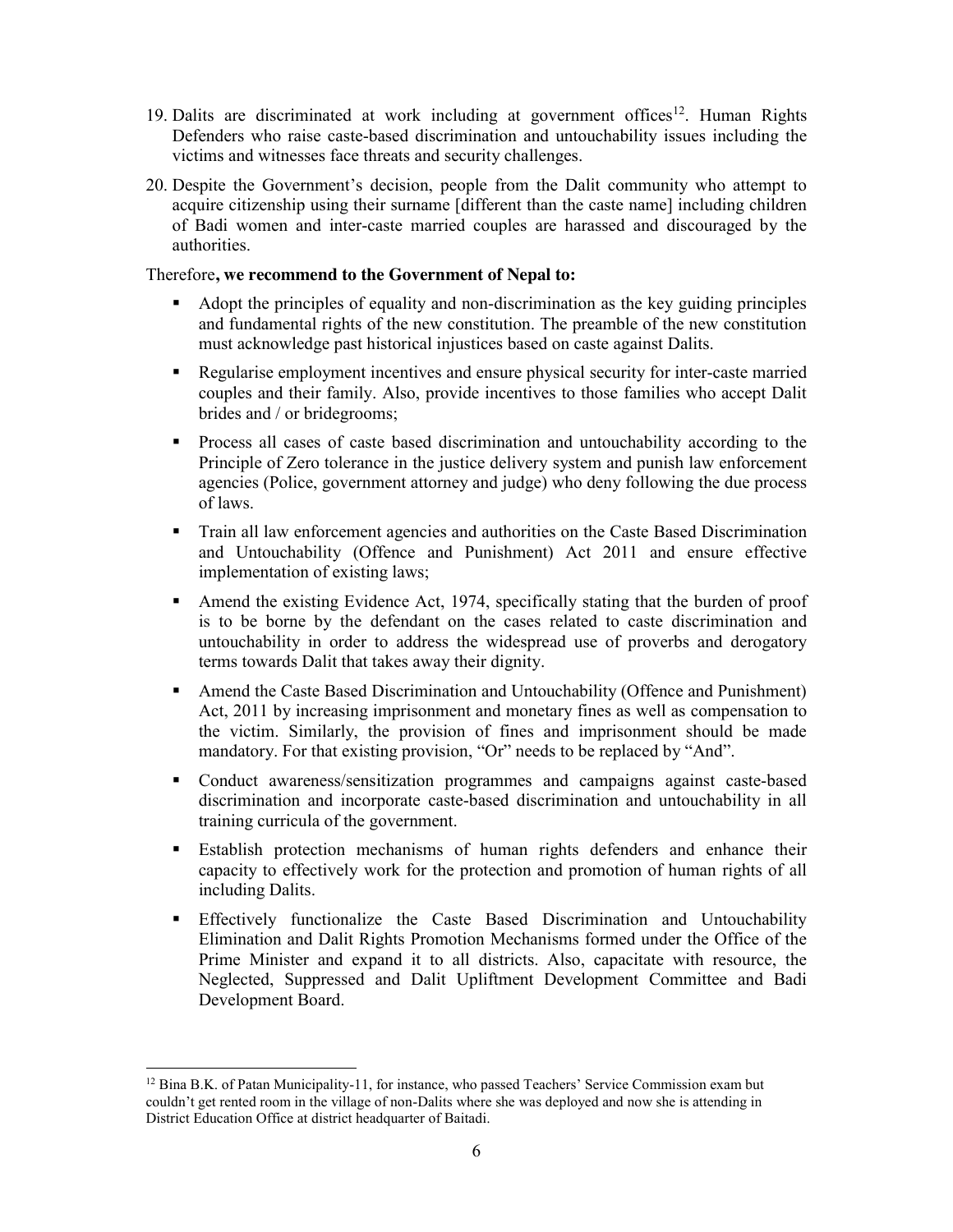Ensure that people from the Dalit community can get citizenship using their surname [different than caste name] without any hindrance.

## **2. Economic, Social and Cultural Rights of Dalit**

## **a. Right to Education**

- 21. The Government of Nepal has ensured free primary education to all children below 5 years including free text books and Rs. 400 a year to all Dalit students. Beside this, the Neglected, Suppressed and Dalit Upliftment Development Committee has been providing scholarships to selected Dalit students for higher studies. Likewise private schools<sup>13</sup> need to provide free scholarship to 10% of all students in the school; however it is not in implementation. Although it is 'free' up to secondary level, school education is still unaffordable for Dalit children until and unless those households who are below the poverty line are provided with economic upliftment opportunities. The improper and untimely distribution of scholarship schemes by the schools further excludes Dalit children from being properly benefitted.
- 22. The literacy rate of Dalits (6 years and above) is 52.4% compared to the national average of 65.9% and it is 34.5% for Tarai/Madhesi Dalit. Only, 24.7% of Hill Dalits and 11.8% of Tarai/Madhesi Dalits complete 8<sup>th</sup> grade which is far behind the national average (41.7%). Dalits comprise only 1.6% of those with a SLC and above; and only 0.8 % of those with a Bachelors' degree<sup>14</sup>. The low educational status has a multifaceted impact in the socio-economic and political life of Dalits. Similarly, the literacy rate of Dalit women is 45.5%. Women from Musahar and Dom community are at the bottom with literacy rates of 17.4% and 17.9%15.
- 23. The low educational status of Dalits has remained one of the major barriers for their human development<sup>16</sup>. It is evident that there is an inverse relationship between education levels and incidences of poverty<sup>17</sup> i.e. the lower the education, the higher the incidence of poverty. This is attributed to the high incidences of poverty among the Dalit community.
- 24. Children from the Dalit community face discrimination at schools by teachers and peers. Due to a discriminatory mindset, teachers provide less care for Dalit children, Dalit children not being permitted to drink water; rude manner of addressing them; putting Dalit children in separate lines, etc. Ultimately, their learning achievement becomes low which leads them to dropout.

## **b. Access to Land and Natural Resources and Extreme Poverty**

25. Land is the main asset for determining an individual's social status and standard of living in Nepali society. Dalits' land holdings are small; and the landlessness among Dalits is extreme  $-36.7\%$  Hill and  $41.4\%$  Madhesi Dalit are landless<sup>18</sup>. Landlessness has made Dalits economically vulnerable and dependent upon landlords. Such dependency is often exploited by the landlords, allowing for many abuses against Dalit. Most Dalit victims of

l <sup>13</sup> The Education Act

<sup>&</sup>lt;sup>14</sup> Nepal Social Inclusion Survey (NSIS) 2012, Central Department of Sociology/Anthropology, Tribhuvan University, Nepal

<sup>15</sup> National Census 2011, Central Bureau of Statistics, Nepal

<sup>16</sup> Nepal Human Development Report 2009, UNDP

<sup>&</sup>lt;sup>17</sup> Poverty in Nepal, CBS 2012

<sup>18</sup> NSIS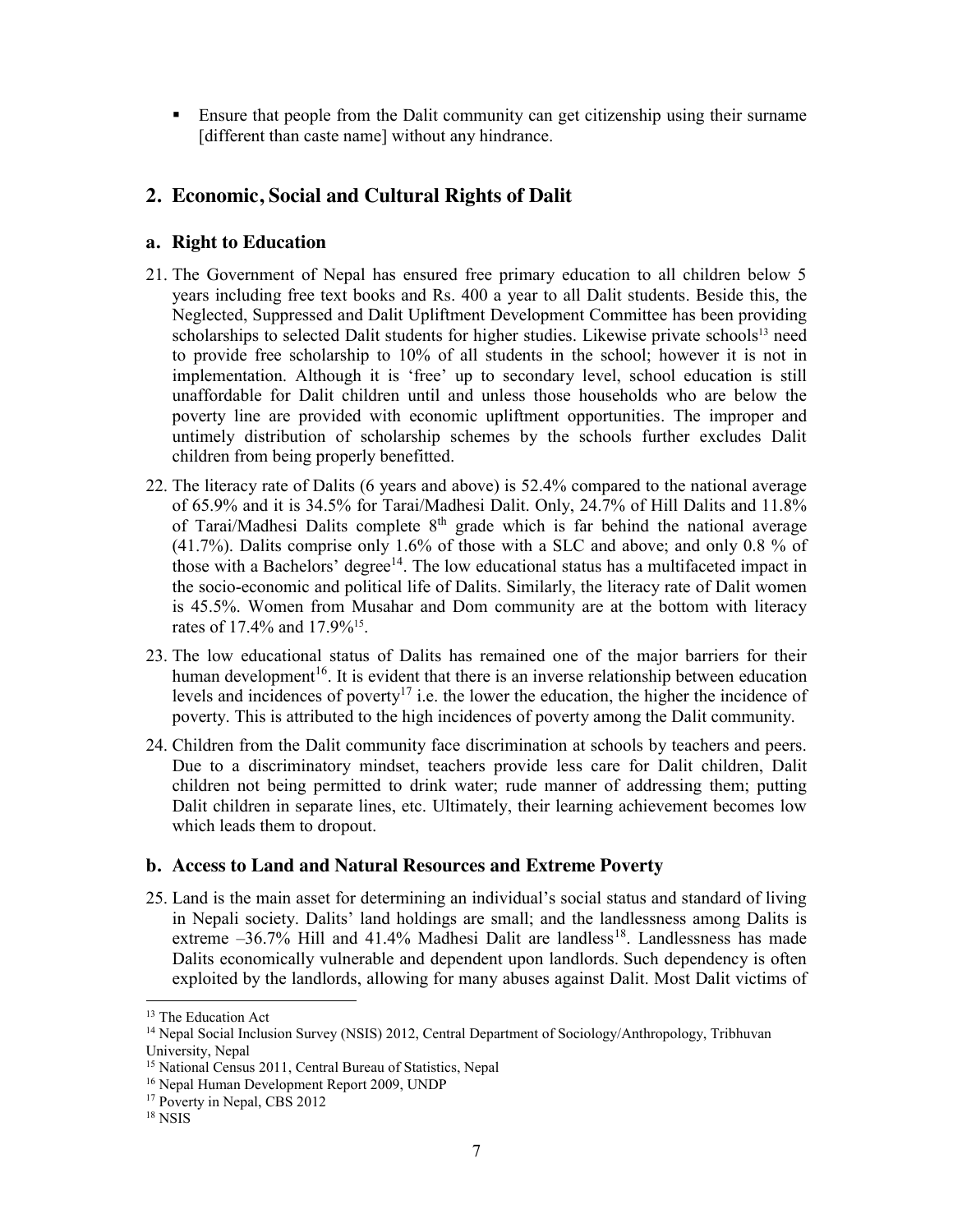violence and discrimination are agricultural and occupational labourers who are generally landless. The root causes of *Haliya<sup>19</sup>*, *Balighare/Khalo<sup>20</sup>, Charuwa, Haruwa*,<sup>21</sup> etc. systems are associated with the issue of landlessness and small holding.

- 26. Dalits comprise the poorest community in Nepal, in terms of all poverty measures income, consumption and human development. A total of 42% of Dalits fall below the poverty line which is 17 percent higher than that of the national average  $(25.2\%)^{22}$ . The average per capita consumption in Nepal is 34,187. Madhesi Dalits have the lowest level of consumption with per capita of NRs. 23,106 followed by Hill Dalit 25,298 per annum. Whereas, among the Dalits of both Hill and Madhesi origin, every two in five persons are poor<sup>23</sup>.
- 27. The issues of Freed Haliya have not been addressed with adequate resources and sustainable rehabilitation although the Freed Haliya Rehabilitation Committee is working in this regard. The Badi Development Board has been working since 2012 for the upliftment of the Badi community; however, it has not been able to produce significant results due to a lack of adequate resources. Likewise, the Neglected, Suppressed and Dalit Upliftment Development Committee is also working for the development of Dalits, however, it has limited interventions and result with a limited mandate and resources.
- 28. There is null representation of Dalits in all planning and executive bodies that guide overall development process of Nepal. Thus, they are excluded from the very planning process and development outcome.

#### **c. Livelihood and Employment**

29. A large proportion of Dalits are depending on elementary occupations (as per ILO definition) for their livelihood. This indicates that they have been excluded from better employment opportunities. The lower status of education and discrimination become barriers to obtain better jobs for Dalits. For instance, 42.5% Tarai/Madhesi Dalits earn their livelihood from elementary occupations.24Among males, one out of twelve is

<sup>19</sup> **Haliya:** The word Haliya comes from Halo which means a plough, a person ploughing the field is called Haliya. Some times the person is called Hali too. The difference between these two words are not much, however, where the person works as wage labour ploughing the field and does not have bondage is called Hali and the person with bondage is called Haliya. The word Haliya is in use in the mid and far western part of the country and Hali in the western and central hilly regions (NNDSWO).

<sup>20</sup> **Balighare:** Balighre is a very traditional system of paying wages not in the form of cash but in the form of crop or kind. This system does not pay enough in comparison to the work done and has been found to be very exploitative in economic terms and very humiliating in the social term. The main victims of this system are Dalits. The Dalit households who provide services would go to those families who used their services and collect certain amount of grain (mostly maize, millet and sometimes rice). This system prevails throughout the country.

<sup>21</sup> **Charuwa:** In the Terai or Madhesh areas both Haruwa and Charuwa are used synonymously and sometime pronounced together. Though Charuwa means wanderer in practice it is understood as semi bondage labour. In the Terai region when a person or a particular family is very poor and does not own any means of production for livelihood then the male member of the family or the whole family would bondage itself with a landlord who then agrees to use the labour of the family to cultivate crops in the field. In return they would be provided with a shelter and a certain amount of grain for very basic subsistence living. Please see also Haruwa (NNDSWO). **Haruwa:** The word Haruwa means defeated. This is also a kind of semi slavery system present in the Terai/Madhes area of Nepal and used simultaneously with Charuwa. Haruwa are mostly landless without having proper means of production. Most of the Haruwa are not necessarily Dalits; they could be indigenous people

such as Gharti, Bhujel, Tamang of the hill and Tharu of Terai (NNDSWO).<br><sup>22</sup> The Nepal Living Standards Survey (NLSS), 2010

<sup>23</sup> Nepal Living Standard Survey 2010

<sup>24</sup> NMSII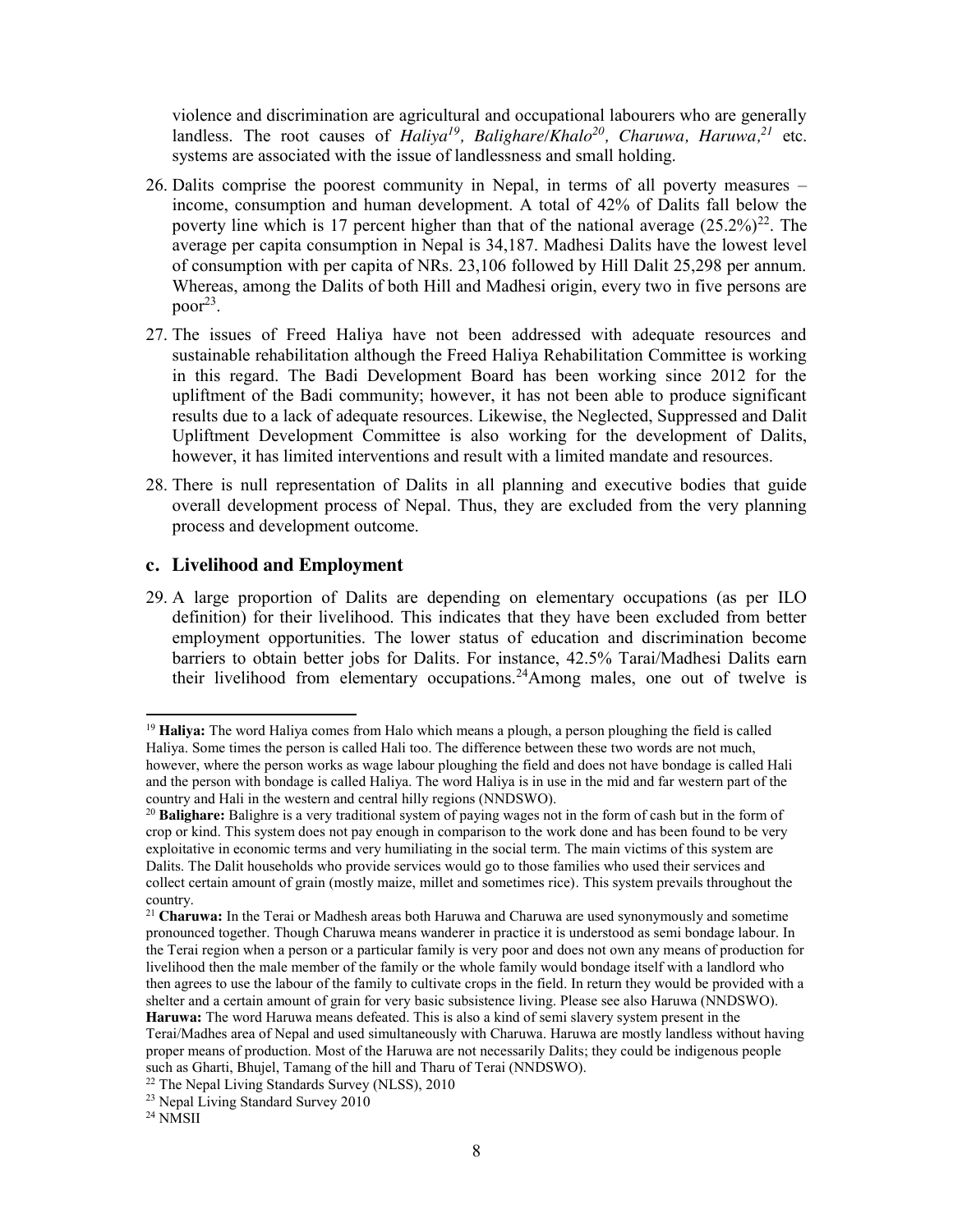engaged in professional/technical jobs, whereas it is half for females. Among women, one out of twenty five is now engaged in such jobs. Women from Madhesi Dalits have a figure of only  $0.8\%$  compared to their hill counterparts<sup>25</sup>.

30. The Dalit community has *de facto* been denied the right to earn a livelihood by running business of their own interest i.e. tea-shop, dairy, small hotels. Still, trading animal milk produced by Dalits include challenges.

## **d. Traditional Occupational Skills of Dalit**

- 31. Dalits serve others as semi-bonded labourers. Most Dalit groups employ their own traditional occupational skills such as iron work, gold smith, tailoring, shoemaking, bamboo crafts, etc. Such inherent occupational skills are the only way that many Dalits are able to survive. Unfortunately, most of these skilful people are not receiving fair value and social respect for their work. Dalits are often exploited in the name of *Balighare, Khalo,* etc. systems and get only minimal payment (mostly in kind/grains) for their works.
- 32. Lack of modernization and limited access to markets and having no patent rights for their inherent skills has put Dalits' traditional occupations in danger. Developing social respect for these occupations of Dalit, making them competitive in the market and protecting patent rights is a major concern for ensuring the livelihood rights of Dalits.

### **e. Right to Food**

- 33. The National Food Corporation has maintained a national food reserve stock (buffer stock). However, Dalit people do not have access to this, particularly in remote areas.
- 34. Dalit are most vulnerable in terms of the right to food. The food sufficiency mean value (percent) is extremely low for Dalits compared to an average 77%. The food sufficiency for Hill Dalits and Tarai/Madhesi Dalits is 56.0% and 53.7% respectively, which indicate that up to 46% of Tarai/Madhesi Dalits do not consume adequate amounts of food (i.e. two meals a day throughout the year)<sup>26</sup>. The lack of access to agricultural land and employment opportunities result in extreme poverty and put Dalits in the lowest food sufficiency status which violates their right to food and ultimately right to life.

## **f. Right to Health and Sanitation**

- 35. The second Long-term Health Plan of Nepal, 1997 to 2017, stipulated to make essential healthcare services available in all districts to 90% of the population within 30 minutes of walking time. Despite this target, overall, only 58% of households can access such facilities in Nepal. However, just 39.7% of Hill Dalits have access to health facilities within 30 minutes of walk. In Nepal, 55.5% people cannot afford medical treatment from their own household income which is much critical among Dalits. 60.5% Hill Dalits and 66.1% Tarai/Madhesi Dalits cannot afford medical treatment from their own household income.<sup>27</sup>
- 36. Discrimination in access to health services is another major issue in enjoying the right to health – 43% of Tarai/Madhesi Dalits and 14.6% of Hill Dalit experience discrimination

l

<sup>25</sup> Lama Mukta S. and Arun Kumar Lal Das. 2014. **Dalit Women:** *Updates on Selected Social and Economic Indicators from Census 2011*. Paper presented in National Conference of Dalit Women. Feminist Dalit Organization (FEDO).

<sup>&</sup>lt;sup>26</sup> NMSII

<sup>&</sup>lt;sup>27</sup> Nepal Social Inclusion Survey (NSIS) 2012, Central Department of Sociology/Anthropology, Tribhuvan University, Nepal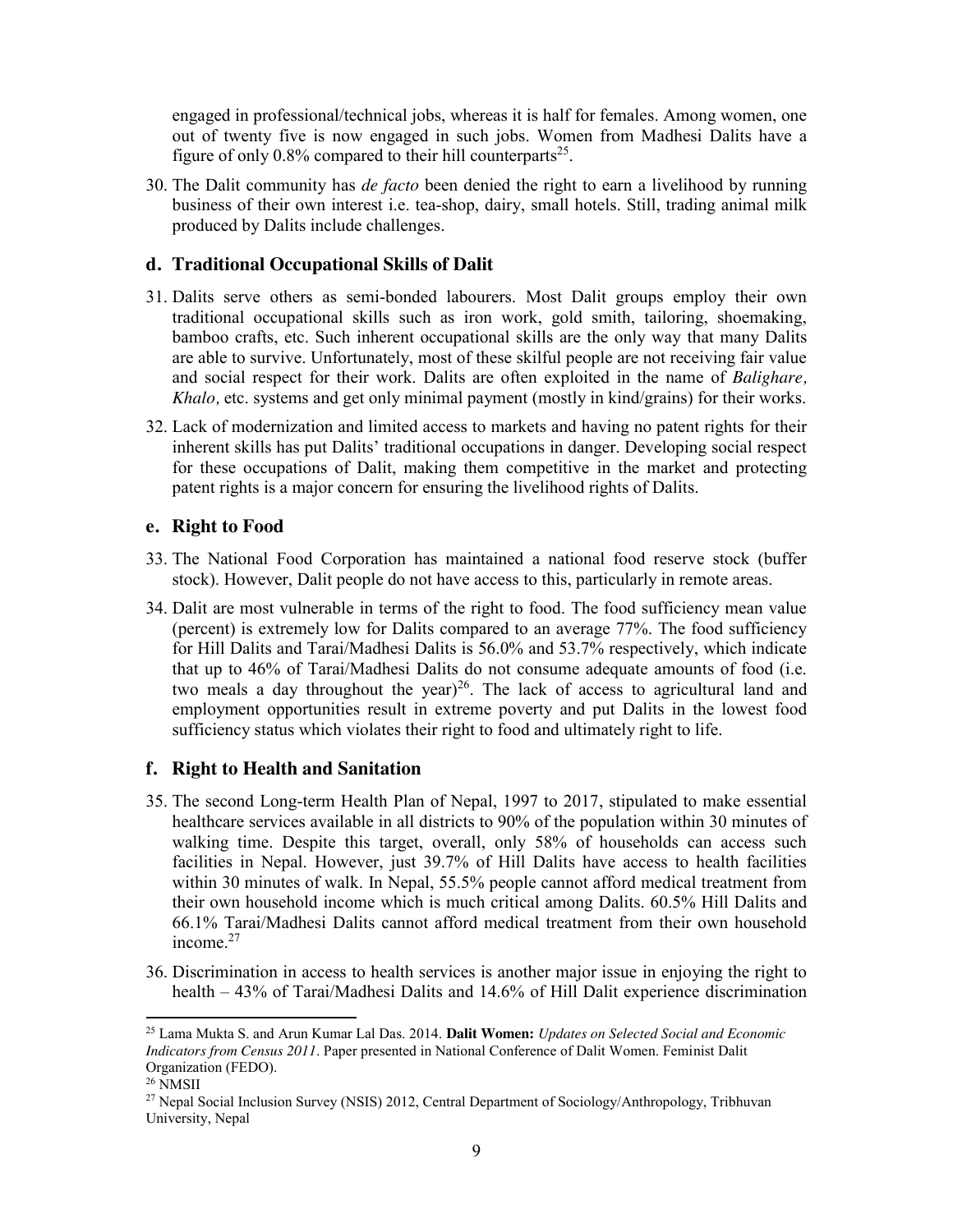when receiving medical treatment in local health services. On average, 72% of women experience problems in accessing health service. The figure for Dalit women is higher than the national average with 79 and 85% respectively for Hill and Tarai/Madhesi Dalit women. 28

- 37. Child marriage and early pregnancy have worsened the health problems for Dalit women. The girls who get married before 15 years of age ranges up to 62% among Dalit groups. This, along with other, has worsened the maternal health and other health problems such as prolapsed uterus, early pregnancy, sexual violence and exploitation.
- 38. The access to drinking water of Nepalese people has significantly increased though it is as low as 47.8% in overall. The situation of Tarai/Madhesi Dalits is worst in this regard. Just 14.1% of Tarai/Madhesi Dalit have access to safe water.<sup>29</sup> The practice of untouchability is directly related to water. The water touched by Dalit is considered impure in the society. Due to these practices, the majority of Dalit households face discrimination or restrictions even violations while collecting water from common water sources. There are a number of such severe incidences from every corner of the country which are also reported in the newspapers.
- 39. The Dalit population also has very minimal access to improved toilet facilities. The situation is particularly poor for Tarai/Madhesi Dalit, of whom just 5.5% have access to improved toilet facilities whereas it is 30.6% for Hill Dalit compared to 41.7% of national average.<sup>30</sup>

## **g. Social Security**

40. The Government has made some provisions for the social security of people including senior citizen allowance. However, it has not been implemented in an integrated manner and there is no clear legal framework for implementing it from a human rights based approach. The procedural limitation and size of the amount is also a barrier in realizing existing provisions.

## **h. Right to Budgetary Allocations and Access to Resources**

41. The government has started a gender responsive budget at the national level. The gender equality and social inclusion (GESI) responsive budget formulation and its auditing guideline are also developed for local bodies of the government by MOFALD. Currently, national plan encompasses provisions for Dalit issues in the GESI chapter. However, the resource allocation is not ensured and lacks proper monitoring. The guidelines developed have not been implemented properly. Large sections of Dalits are unaware of these provisions. Their participation in budget process and decision-making is neglected. This ultimately violates their social and economic rights.

## Therefore**, we recommend to the Government of Nepal to:**

 Standardize the scholarship amount to Dalits with due priority given to girls by considering the minimum needs of the students and strengthening monitoring mechanisms for efficient use and effective distribution of scholarship schemes and adopt policy measures to ensure employment to Dalits who attain a certain level of education;

 $\overline{a}$ <sup>28</sup> Nepal Demographic Health Survey 2011

<sup>29</sup> NMSII

<sup>30</sup> National Census, 2011, CBS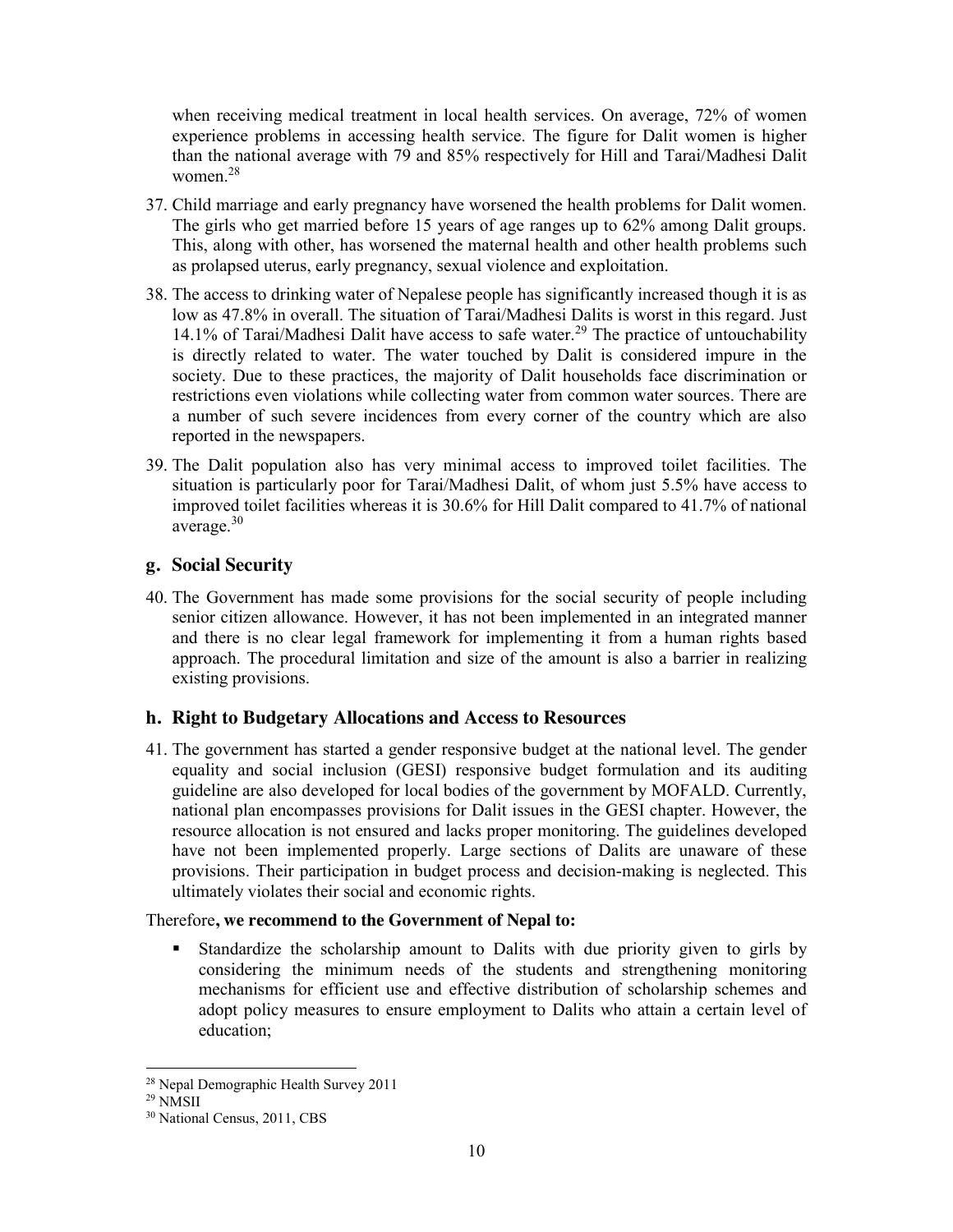- Provide land to landless Dalits and ensure equal access of Dalits to natural resources and inclusion of Dalits in natural resource management committees;
- Expand the governments "People's Housing Programme" covering all landless Dalits and all other affected by the disaster across the country;
- Strengthen its efforts to achieve universal provision of quality education for girls at each level of the education system in urban, rural and remote areas, with special attention to Dalit girls, as recommended by CEDAW 2011;
- Schools and education institutions need to be declared discrimination free zones;
- Devise and implement free medical service and health insurance policy for all including Dalits who are unable to bear health service from their household income and are below the poverty line. Discrimination in accessing health services needs to be addressed through effective monitoring and prosecution of the offenders;
- Take immediate step to appoint at least one Dalit teacher including Dalit women at each level of schooling;
- Take immediate steps to provide land to landless Dalits and guarantee employment for landless Dalits [though living for centuries/generations] who do not have citizenship certificates and cannot own land due to their lack of citizenship certificates;
- Ensure that the planning and executive bodies are inclusive with respect to Dalits and that the government and development agencies allocate adequate resources for the economic empowerment by considering their poverty gaps;
- Ensure that the issues of freed Haliyas addressed with sustainable rehabilitation.

## **3. Right to Participation and Representation of Dalit**

- 42. It is appreciated that the second CA has owned decisions made by the first CA which are progressive towards advancing Dalit rights. However, the voices of CA members from Dalit and marginalized community have been further marginalized in the CA which may hinder addressing their issues in the new constitution.
- 43. Despite constitutional guarantees of proportional representation for Dalits, they have not experienced such in reality. The Government of Nepal has recently appointed 169 judges in the judiciary sector but none of them are from Dalit despite reservation quotas<sup>31</sup>. In the Cabinet there is no representation of Dalits.
- 44. The Constituent Assembly Act 2007 has provisioned that proportional representation of Dalits in the CA will be ensured; however, there is only  $7\%$  representation<sup>32</sup>. There is null representation in political appointments including the National Planning Commission (NPC).
- 45. Dalits have poor representation in the civil service of the government i.e. only 1.94% whereas it is 62.58%, 19.55% and 15.93%, for Brahman/Chhetri, Indigenous nationalities, and Madhesi respectively<sup>33</sup>. Despite reservation quotas, it has not helped

 $\overline{a}$ <sup>31</sup> The Civil Service Act, 1993

 $32$  Though is should be at least 13% to be proportional.

<sup>&</sup>lt;sup>33</sup> According to the Civil Service Record (Office), 2063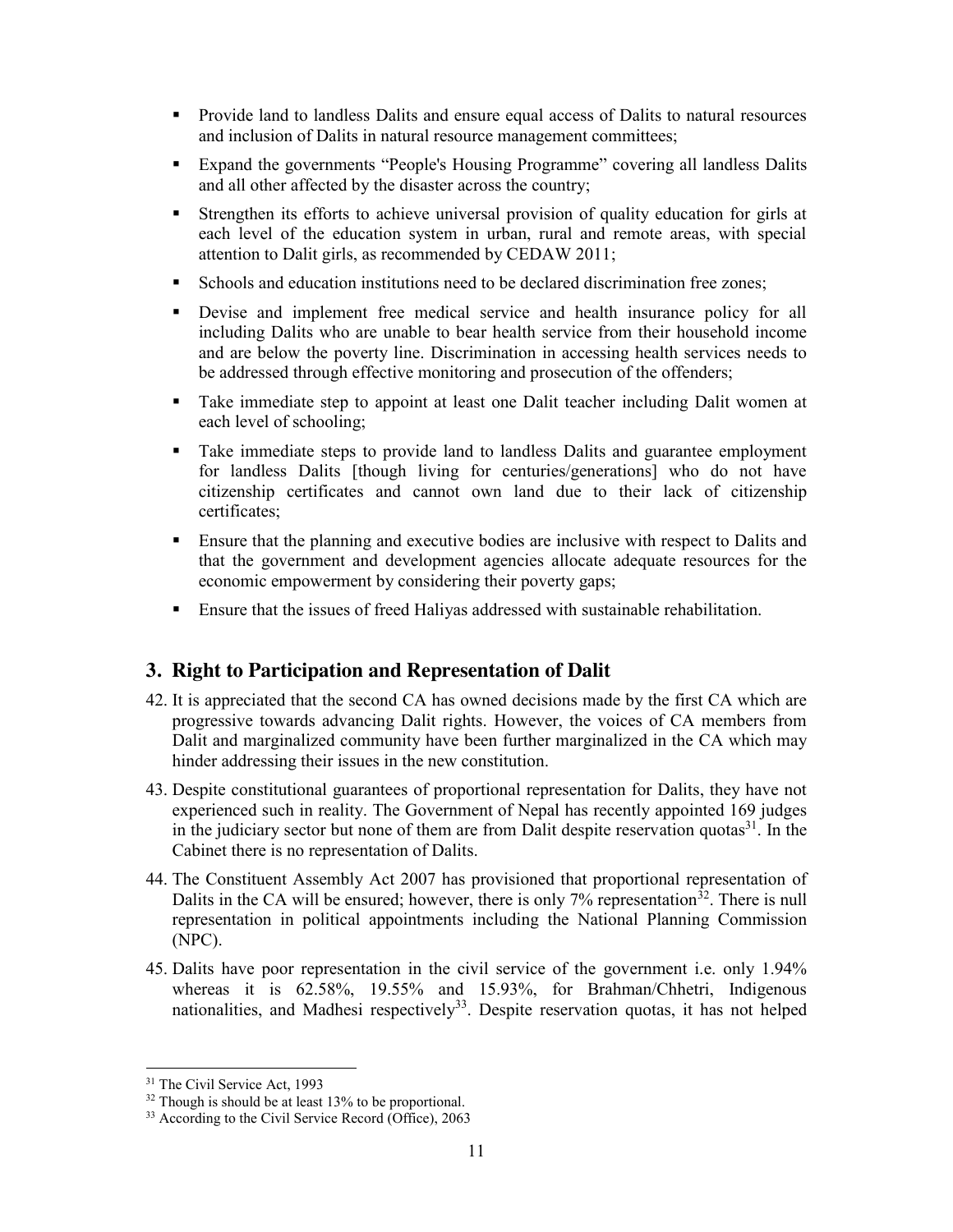much to increase the participation of Dalits in the state bureaucracy due to their poor socio-economic condition and discriminatory practices.

Therefore**, we recommend to the Government of Nepal to:**

- Ensure proportional political representation of Dalits plus additional compensation quota at all levels of state structures including executive, legislative, judiciary, bureaucracy, security forces, political and diplomatic appointments, constitutional bodies and private sectors;
- Adopt fast track methods or group recruitment provision for Dalits in civil and security services of the state in order to ensure the proportional representation in the civil and other government agencies;
- Ensure the inclusion of Dalits in all stages of government planning from local to national level; specific measures needs to be enacted to ensure the participation and inclusion of Dalits;
- Ensure inclusion of Dalits [including women, Tarai/Madhesi Dalit] in proportion to their population in all political parties from local to central committees' vital positions through the amendment of Political Party Registration Act.

## **4. The Issues of Dalit Women34**

- 46. Nepalese society still is based on a patriarchal structure and culture. Dalit women are underprivileged, underrepresented and exploited in all spheres of society. The sociocultural, political, economic and educational status of Dalit women is at the bottom in all indicators as well as in social stature. Dalit women's literacy rate is 45.4% whereas it is 52.7% for Dalit men. Women from Musahar and Dom community are at the bottom with 17.4% and 17.9% literacy rate.
- 47. The Government of Nepal has enacted some progressive laws in response to international human rights treaties and commitments such as CEDAW *(Annex III)*. Dalit women suffer triple discrimination – for being woman, being Dalit and being Dalit woman. In many cases, Dalit women have faced multiple forms of abuses and atrocities  $35$ ; and they are stigmatized as *Boksi* (witchcraft), tortured due to the dowry system, *Chhaupadi Pratha* (stay in separate shed during menstruation period), sexually exploited, and suffer from untouchability and domestic violence. These women are also vulnerable to serious health issues, sex trafficking, and suffer from social, political, and economic powerlessness.
- 48. The Three Year Interim Plan (2011-2013) has incorporated special provisions for women and disadvantaged groups under the heading of "Gender Mainstreaming and Inclusion",

<sup>&</sup>lt;sup>34</sup> Please find in Annex III. all issues raised and recommendations made by international human rights mechanisms on Dalit women in Nepal

<sup>&</sup>lt;sup>35</sup> Study carried out by FEDO reveals that 98.2% of 1513 sampled Dalit women suffer from physical and mental violence. Among them 9% Hill and 12% of Tarai Dalit women are victim of sexual violence. Dalit women are highly at risk of sexual violence. Dalit women are highly affected by domestic, sexual and mental violence. In every 10, six Dalit women are unsafe within their homes. About 49.1% of Dalit women encounter violence and only 4.4% of the incidents are reported to the police. 24% of women are victim of inter-caste marriage where 90% cases are registered appealing to save their lives. 38% Dalit women have been victim of violence during 2065-2071 which is only upon the basis of published news. One can imagine the rate is higher including unpublished victims. Study carried out by FEDO reveals that 98.2% of 1513 sampled Dalit women suffer from physical and mental violence. Among them 9% Hill and 12% of Tarai Dalit women are victim of sexual violence. Dalit women are highly at risk of sexual violence.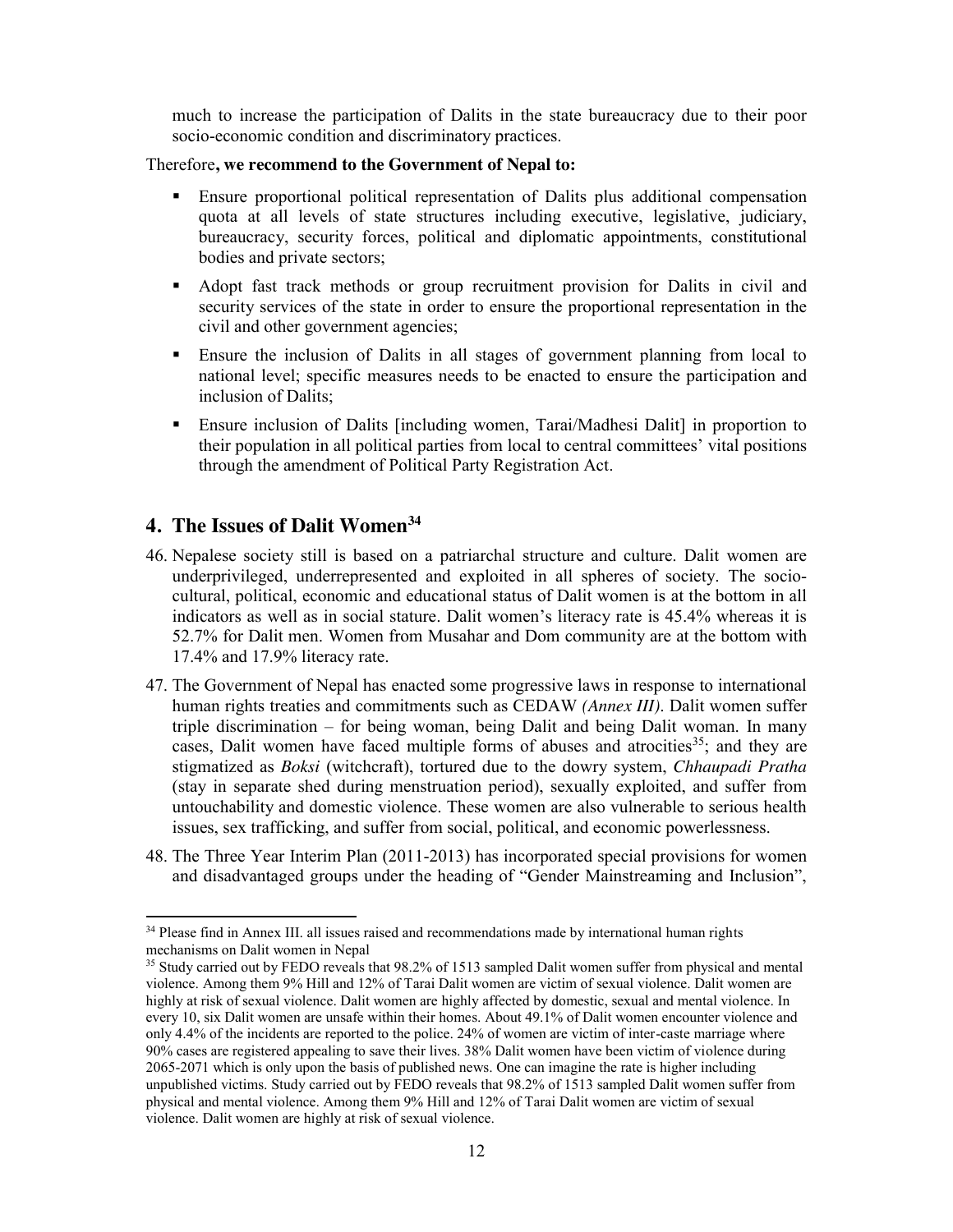and "Empowerment of Women and Gender Equality", National Plan of Action against Gender-Based Violence (2012-2017) states that gender-based violence will be controlled and security and protection will be provided to women and child victims of violence. The government has been implementing various programmes; however, they do not specifically target Dalit women. There is a lack of disaggregated data regarding the status of Dalit women which has been a main challenge in tracking the progress of Dalit women.

#### Therefore**, we recommend to the Government of Nepal to:**

- Ensure that Dalit women will be given first prioriety in all programmes formulated targeting women puting priority in combating multiple forms of discrimination against Dalit women, and the adoption of legal provisions and comprehensive programmes, including public education and awareness raising campaigns involving the mass media as well as religious leaders, as recommended by CEDAW 2011;
- **Dalit Women Help Desks should be established in District Administration Offices** including in the National Woman's Commission and the National Dalit Commission;
- Ensure that complementary and comprehensive schemes are planned and implemented to specifically address Dalit women's rights;
- Allocate resources for Dalit women's development in propotion to their population in the Gender Responsive Budget of Government of Nepal;

## **5. The Issues of Tarai/Madhesi Dalit**

- 49. Tarai/Madhesi Dalit community have been deprived of their human dignity and face discrimination based on caste in all spheres of social and political life. They are at the bottom in all human development and development indicators.
- 50. The issue of land ownership and citizenship are intertwined. Many Tarai/Madhesi Dalit have not got a right to vote and participate in political life and in decision making bodies due to lack of citizenship. Access to modern toilet is about 42 percent of households in Nepal. For Madhesi Dalits, it is only 5.5% of households.
- 51. Tarai/Madhesi Dalit have been categorised as Dalits but they are excluded from the Madhesi category in all reservation and representation quotas. Although there are a number of Tarai/Madhesi based parties, they are not inclusive.
- 52. Still, people from the Dom community need to take their own glass/plate while having tea or food in teashop/hotels in their locality. They even face discrimination in public vehicles $36$ :
- 53. Within the Dalit community too, certain groups are in worse situations. They have not been empowered even to access the available opportunities. For instance, Musahar, Dom, etc. in Tarai/Madhesi and *Badi* in hill (who are also in a minority within Dalits) are much more excluded.

#### Therefore**, we recommend to the Government of Nepal to:**

 Ensure the right to a decent life by providing citizenship certificates and land to landless Dalits by enacting special measures;

 $\overline{a}$ <sup>36</sup> They cannot pay bus fare hand-to-hand, they need to give and take without touching the person, NNDSWO field study